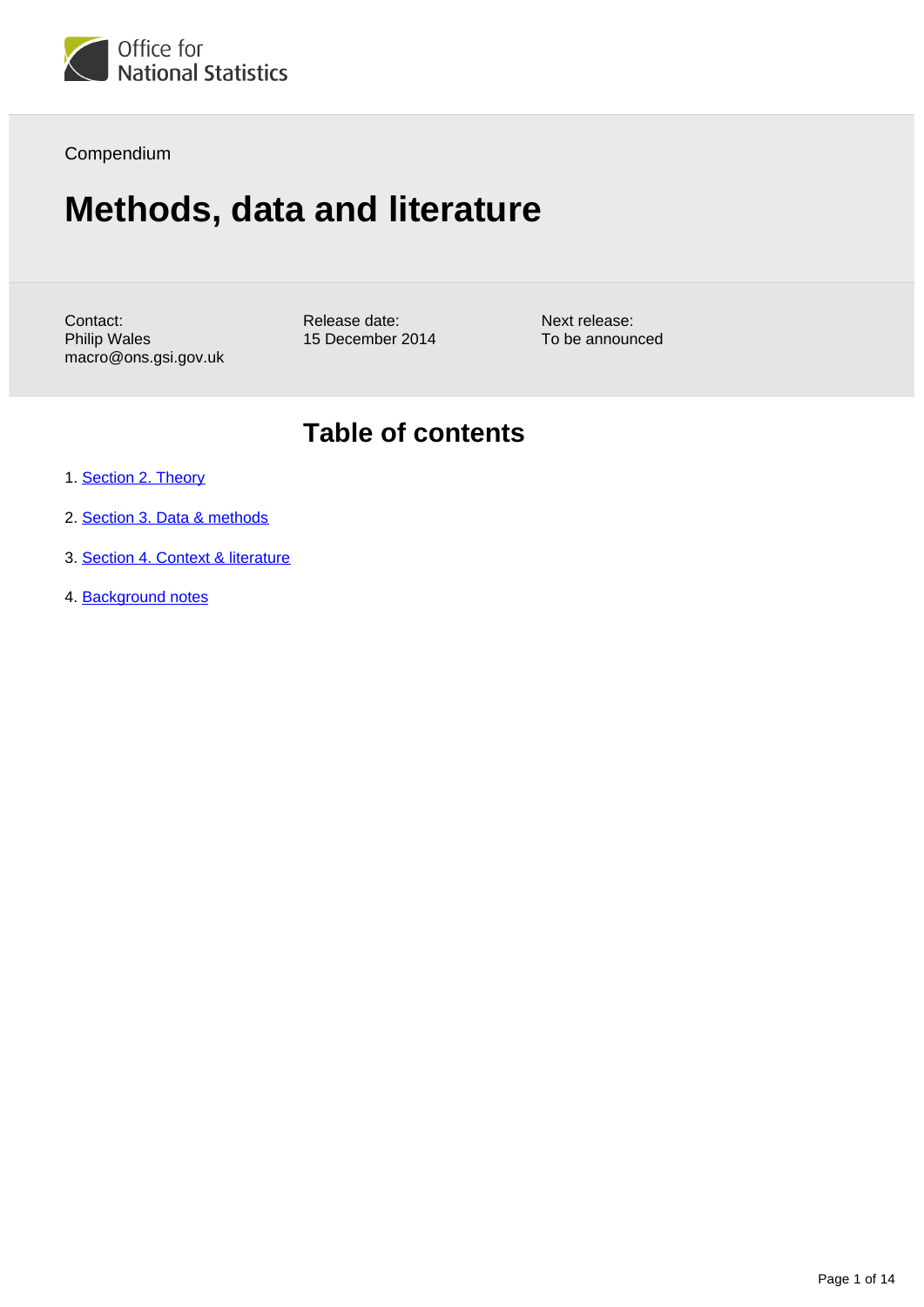## <span id="page-1-0"></span>**1 . Section 2. Theory**

A price index has two basic ingredients: data on the quantity of products purchased and information about the prices of those products. These two ingredients may be combined in various ways to produce different forms of price index: in the UK, the Consumer Prices Index (CPI) uses a Lowe price index, which is a Laspeyres-type index  $1$ . This uses expenditure data from the previous period alongside information on prices in this and previous periods, and is shown in equation [2.1]:

#### **Equation 2.1**

$$
I_r^t = \frac{\sum_{i=1}^n p_i^t q_i^r}{\sum_{i=1}^n p_i^r q_i^r}
$$

where I is the index value, p is the price level, q is the volume purchased and r, t and i index the reference period, time and items respectively. In more simple terms, this formulation involves using changes in prices alongside expenditure weights from a fixed period. The prices of items that account for a larger (smaller) fraction of expenditure in the reference period are given a greater (lesser) weight in the calculation of the overall index. From this perspective, the formulation of a price index for a subset of households is trivial. For a subset of households, A, the price index equivalent to [2.1] is calculated using data on the expenditure of those households and the prices which they face:

#### **Equation 2.2**

$$
I_{A\mathbf{y}}^{t} = \frac{\sum_{i=1}^{n} p_{A i}^{t} q_{A i}^{y}}{\sum_{i=1}^{n} p_{A i}^{y} q_{A i}^{y}}
$$

By extension, the equivalent price index for any given household, a, is given by [2.3]:

#### **Equation 2.3**

$$
I_{a,r}^t = \frac{\sum_{i=1}^{n} p_{a,i}^t q_{a,i}^r}{\sum_{i=1}^{n} p_{a,i}^r q_{a,i}^r}
$$

Equations [2.1] to [2.3] therefore set out the information that is needed to calculate price indices for all households, a subset of households and an individual household respectively. However, equations [2.2] and [2.3] also have the property that they if they are weighted to reflect the spending of the relevant unit, the all-household price index can be recovered:

#### **Equation 2.4**

$$
I_r^t = \sum_{A,r} \frac{e_A^t}{E^t} I_{A,r}^t = \sum_{a,r} \frac{e_a^t}{E^t} I_{a,r}^t
$$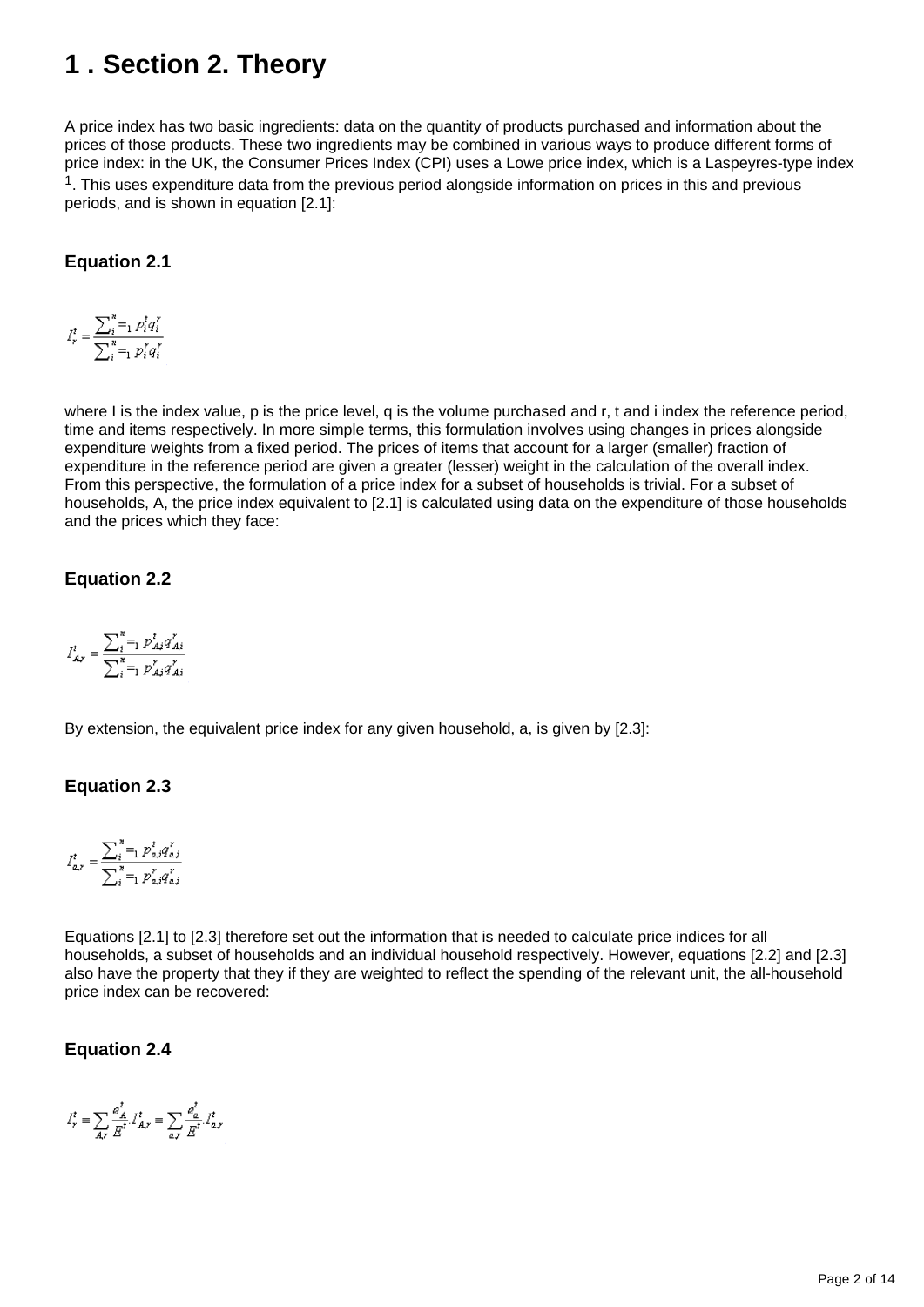where e and E are unit and whole-economy household expenditure respectively. This formulation highlights a further feature of these price indices that is relevant for this analysis. Equation [2.4] shows that the standard Laspeyres-type price index used in the CPI weights the price experience of different households by their share of expenditure. While this is not an explicit design of the methodology – which more heavily weights the prices of high-expenditure items – a corollary of this approach is that households that spend more each period have a greater weight in the calculation of the CPI than households who spend less  $^2$ .

This can lead the price experience of a subset of households to differ from the published CPI – in particular among those households whose expenditure patterns differ substantially from that of the average for the sector as a whole. Price indices of this form are described as having 'plutocratic weights', and have the feature that they more heavily weight high-spending households. However, while this is standard international practice, alternative weighting mechanisms can be deployed.

One potentially interesting alternative formulation is a so-called 'democratic  $3$ ' price index, which is shown in equation [2.5], where n represents the number of households:

#### **Equation 2.5**

$$
I_r^t \geq I_r^{Demz} = \sum_{a,r} \frac{1}{n} I_{a,r}^t
$$

In this formulation, each household receives an equal weight, regardless of their level of spending. The aggregate democratic price index consequently takes the average of the values for each household. In the absence of longitudinal data, this form of price index uses expenditure weights calculated by simply averaging the weight assigned to each product across households.

Note that the level of aggregation in [2.5] is crucial: taking price indices at anything above the household-level (which would implicitly require weighting of some form), would place different weights on different households. As a result, a democratic index is a relatively data-intensive form of price index, requiring household-level expenditure and price information. In general, the difference between the plutocratic and democratic indices will be larger (smaller) when the composition of household spending varies considerably (very little) across households.

### **Notes for Section 2. Theory:**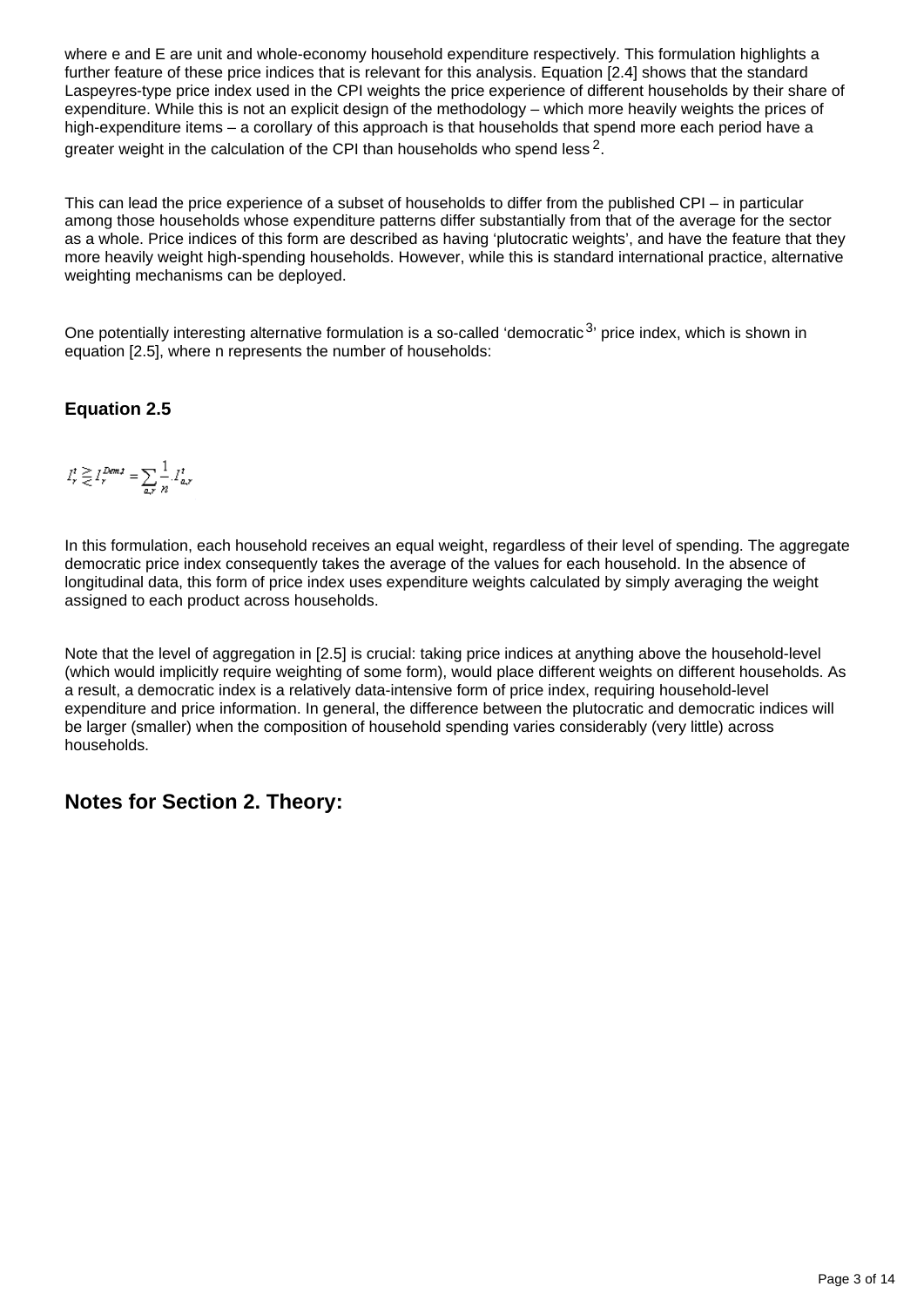- 1. The CPI is a Lowe index, in the sense that it uses current-period price information alongside expenditure weights that are price-updated. This latter feature distinguishes it from a Laspeyres price index, which uses current period price information with observed, previous period expenditure weights. For notational simplicity, we present these price-updated weights as if they were observed and, as a consequence, our treatment here appears more like a Laspeyres index. See Appendix A.
- 2. To see this, consider an economy with two households: one high-spending and one low spending household. Suppose that the majority of the high spending household purchases are devoted to highinflation products, while the majority of the low-spending household purchases are devoted to low-inflation products. The CPI for this economy – which uses the total amount of household spending – will more closely reflect the inflation experience of the high-spending household, as the weights for the sector as a whole are closer to its expenditure shares than the low-spending household. As a result, the CPI will be above the inflation rate experienced by the low-spending household, and close to (although below) the inflation experience of the high-spending household. The degree of the inflation differential will vary depending on the extent to which household spending shares differ.
- 3. Note that the naming convention here can be misleading: In a 'democratic' index, each household is given an equal weight, rather than each individual, which might be implied from its name. A 'truly' democratic index would weight each person in an economy equally, and would deviate from the popular convention of a 'democratic' index to the extent of variation in household size. Arguably, a still 'truer' index would use longitudinal data to observe movements in expenditure patterns for the same individuals through time; however, this approach is data-intensive, challenging to implement, and its interpretation not straightforward.

## <span id="page-3-0"></span>**2 . Section 3. Data & methods**

### **3.1 Data**

As set out in Section 2, price indices have two ingredients: data on expenditure by product and information about prices for each of these products. This section sets out the data used in this paper to calculate aggregate, decile and sub-group price indices and rates of inflation.

### **3.1.1 Price data**

The price data that are used in this paper are taken from the Consumer Prices Index (CPI). The CPI is calculated from around 100,000 price quotes taken every month for a range of products in different shop types across the regions and nations of the UK. These are supplemented by a centralised collection of a further 80,000 monthly price quotes, ensuring that the CPI is based on around 180,000 price quotes for around 700 goods and services each month. These price quotes are weighted using expenditure data from the National Accounts to ensure that the basket of goods and services reflects the spending of the household sector as a whole (ONS, 2014a).

As household-level expenditure data for individual products can be volatile and intractable, this analysis uses expenditure and price data that is aggregated to the 85 class-level categories defined in the Classification of Individual Consumption According to Purpose (COICOP) (UNSD, 2014)<sup>1</sup>. This detailed dataset therefore provides information about how prices have evolved for 85 groups of goods and services, ranging from bread & cereal to pharmaceutical products, from health insurance to air travel products. These indices are used in their unrounded format, as they are produced prior to the publication process to ensure that errors arising from data aggregation are minimised.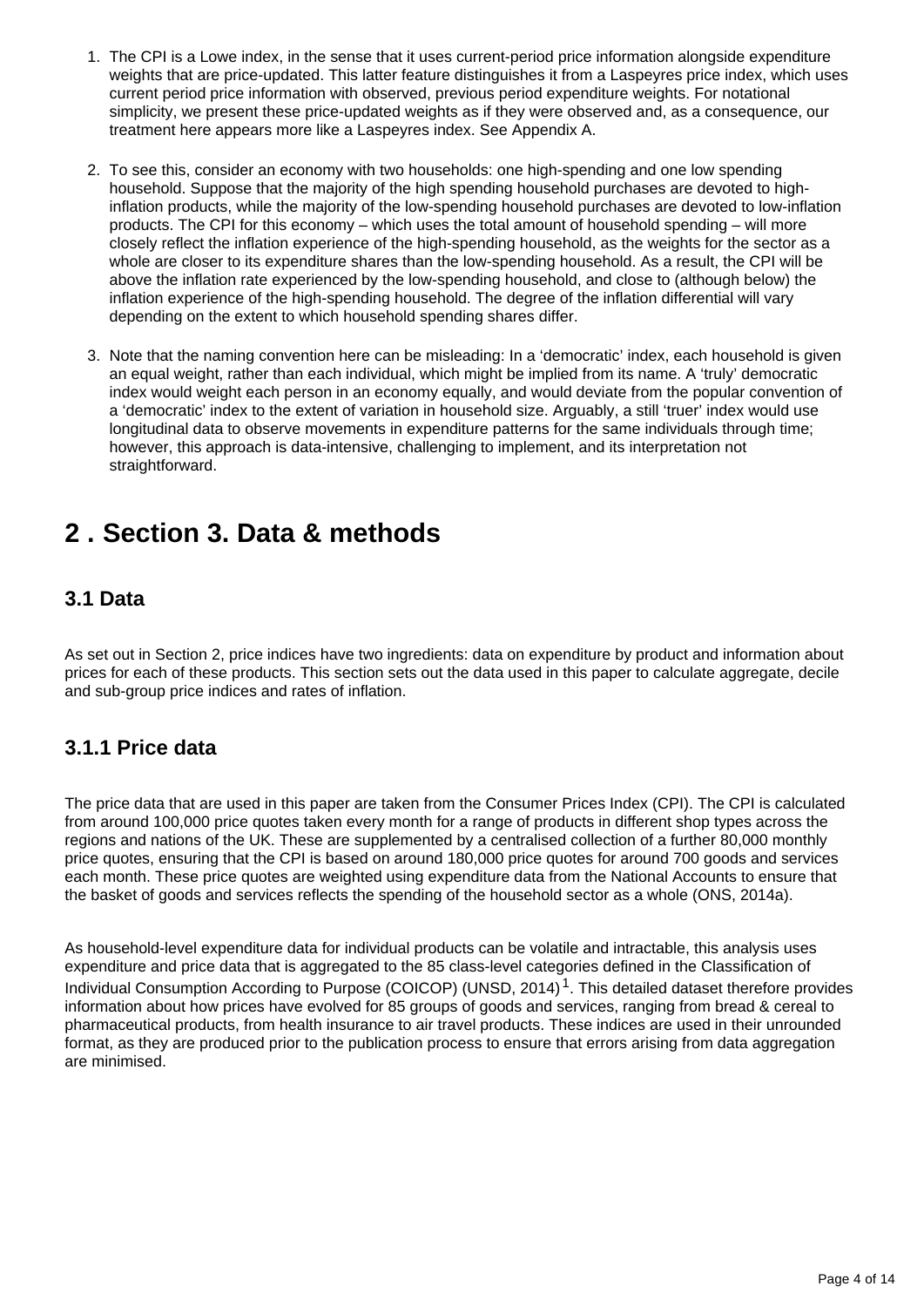Figure 3.1 shows price indices for several COICOP class-level categories that sit within the 'food' group for the 2002 to October 2014 period. It highlights five specific class-level price indices, as well as the weighted movement for the entire group (the dashed line) and summarises the movement of the remaining four price indices in this group using a swathe to denote the range. Figure 3.1 gives some idea of the detail of the categories on which this analysis is based, and demonstrates that there can be substantial differences in price movements across different COICOP classes. For instance, the prices of sugar products & confectionary grew by 65.6% over this period, compared with 43.0% and 43.6% for fruit products and meat products respectively <sup>2</sup>.



#### **Figure 3.1: Class-level price indices for 1.1: Food, 2002=100**

#### **Source: Office for National Statistics**

However, the use of these data introduces the first of several limitations into our analysis. As shown in equation [2.3] above, the calculation of 'true' sub-group specific price indices requires the use of household-specific prices. However, as price data are collected from retailers rather than by asking households which prices they face, separate price indices are not available for different types of household. As a result and in common with previous, similar studies, this analysis assumes that households all face the same class-level CPI average prices. This limitation is discussed in greater detail in Section 8.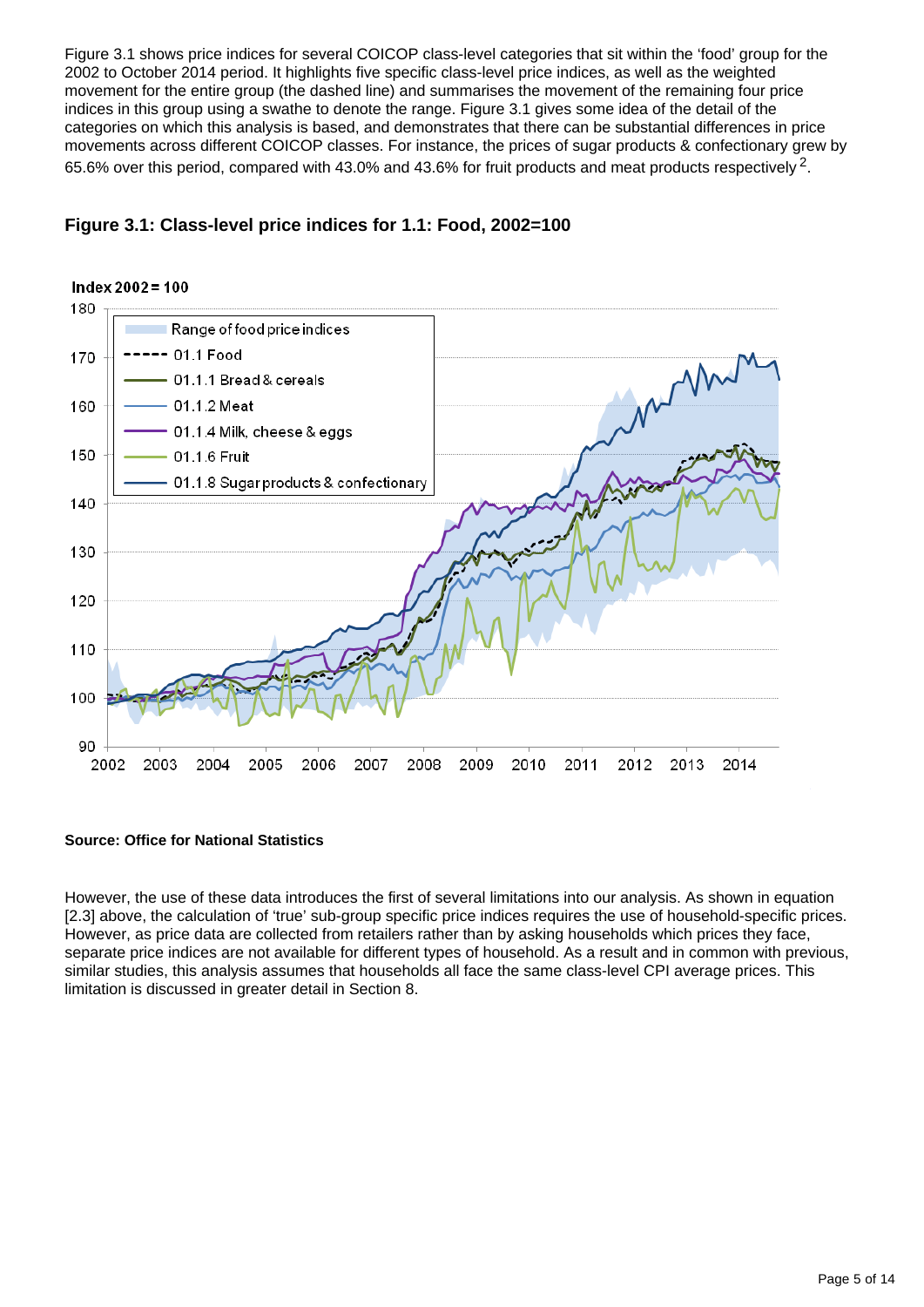## **3.1.2 Expenditure data**

The expenditure data used in this analysis come from several different sources. First, household-level expenditure data are taken from the Living Costs and Food Survey (LCF). This continuous, cross-sectional survey gathers detailed expenditure data from between 5,500 and 6,500 households per year through a structured interview and an expenditure diary. A range of data, including the size and composition of the household, the household's tenure, the level of any mortgage interest payments and household income are also gathered, alongside the components required to calculate household-level expenditure for each of the 85 COICOP class-level categories. As a consequence, it allows a more detailed examination of spending by different household types than any other expenditure survey carried out by ONS.

The underlying LCF household-level sample consists of 73,506 households, surveyed between Q1 2002 and Q4 2013. A preliminary analysis of this sample suggested that there were a small number of households whose expenditure we regarded as implausibly concentrated on a single product type. We dropped 125 households (0.17% of the sample) on the basis that 80% or more of their total expenditure was concentrated in a single COICOP category. Secondly, we dropped a further 600 households (0.82% of the sample) who reported negative spending on any COICOP class – possibly reflecting the un-winding of prior overpayment. Taken together, these exclusions amount to 0.99% of the starting sample, and have no discernible impact on our results.

In addition to micro-level data from the LCF, this analysis also makes use of the aggregate household spending data which underpin the weights used in the construction of the CPI. Using these data allows us to (a) replicate the CPI directly; (b) calculate the difference between the published index and the price experience of households; and (c) analyse the impact of different weighting structures on price outcomes. These data were provided to us as annual expenditure totals, which we aggregated to expenditure totals for the class-level of COICOP.

How and why do the weights from the LCF and the CPI differ? Figure 3.2 shows a simplified process map for the calculation of CPI weights. While the LCF weights – as published in the 'Family Spending' release (ONS, 2014c) – are an input for the National Accounts and therefore for the CPI weights, it is only one of a number of sources used to estimate household expenditure. Alternative sources are used where the LCF is believed to under-report expenditure (including Alcohol and Tobacco) (ONS, 2012), where data quality is deemed to be stronger from administrative sources (including Energy) (ONS, 2014d), or where the concepts captured in the National Accounts differ from the pure expenditure estimates collected in the LCF (ONS, 2014a). This third case applies in particular to the costs of insurance (which are collected on a gross payments basis in the LCF, but on a net payments basis – after insurance payouts – in the National Accounts), used car purchases (collected on a gross expenditure basis, but measured as net household acquisitions in the National Accounts (ONS, 2014e) and estimates of the costs of financial services.



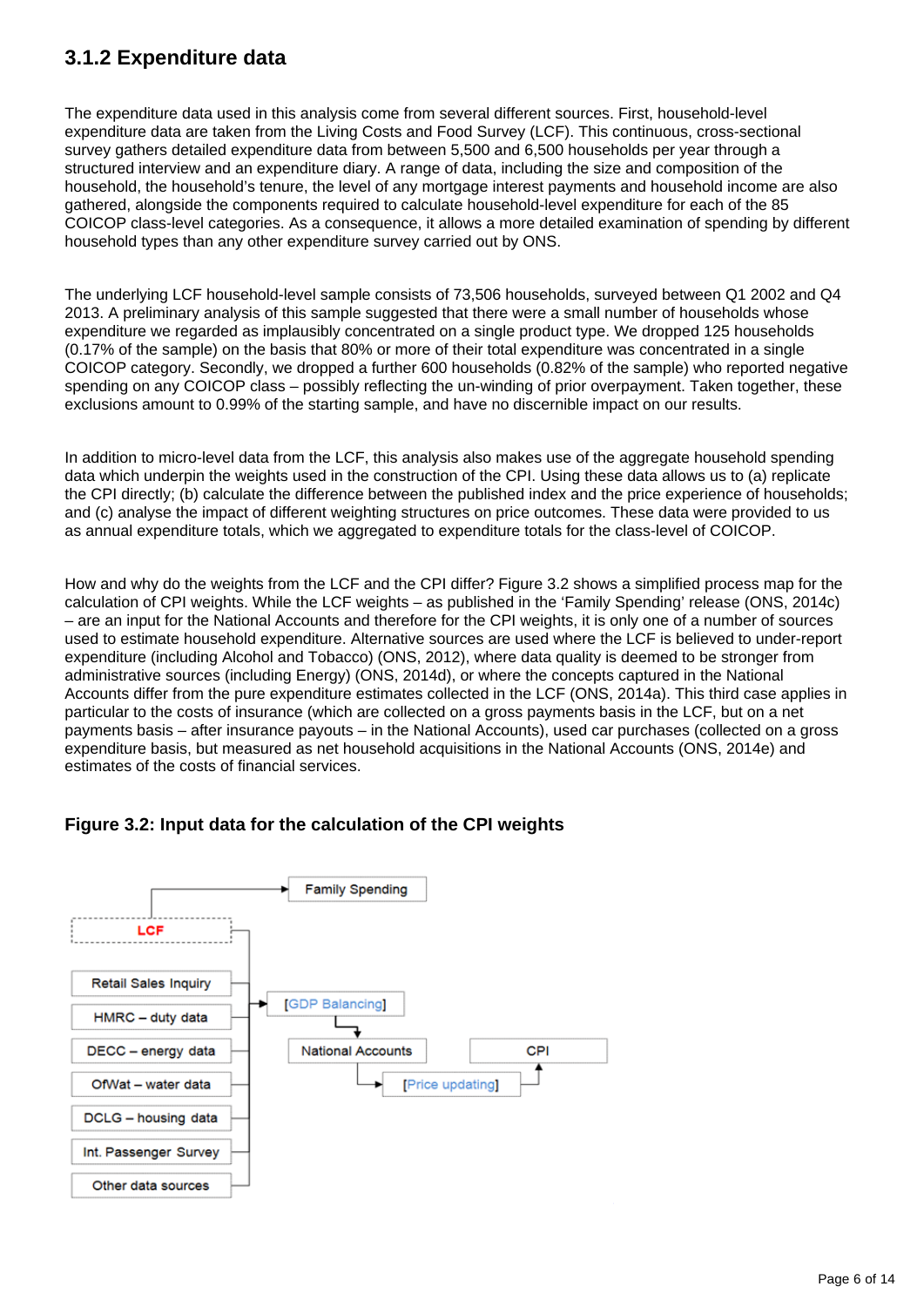#### **Notes:**

1. Figure shows a number of the sources and processes used in the compilation of the CPI. LCF is the Living Costs and Food Survey, HMRC is Her Majesty's Revenue and Customs, DECC is the Department of Energy and Climate Change, OfWat is the water regulator, DCLG is the Department for Communities and Local Government, Int. Passenger Survey is the International Passenger Survey.

Secondly, expenditure totals from the LCF and the National Accounts may differ for a range of data processing reasons (shown in blue in Figure 3.2). Estimates of expenditure from the LCF may be affected by the GDP balancing process before they are used to calculate the weights for CPI. Additional adjustments are made to account for the spending of households from overseas in the UK. Further differences also arise because of issues of timing: to calculate current-year CPI expenditure weights each January (when LCF data for the current year is not yet available), observed expenditure from a previous year is 'price updated' (see Appendix A). This involves taking the expenditure totals in this previous year and imputing their current value using recent price changes. All of these practices are common across countries, but result in differences between the equivalent CPI and LCF estimates of household spending, shown for the 20 highest class-level expenditure categories in the LCF in Figure 3.3.

#### **Figure 3.3: Difference between CPI and LCF expenditure totals in selected COICOP classes, %, 2011**



#### **Source: ONS Calculations**

#### **Notes:**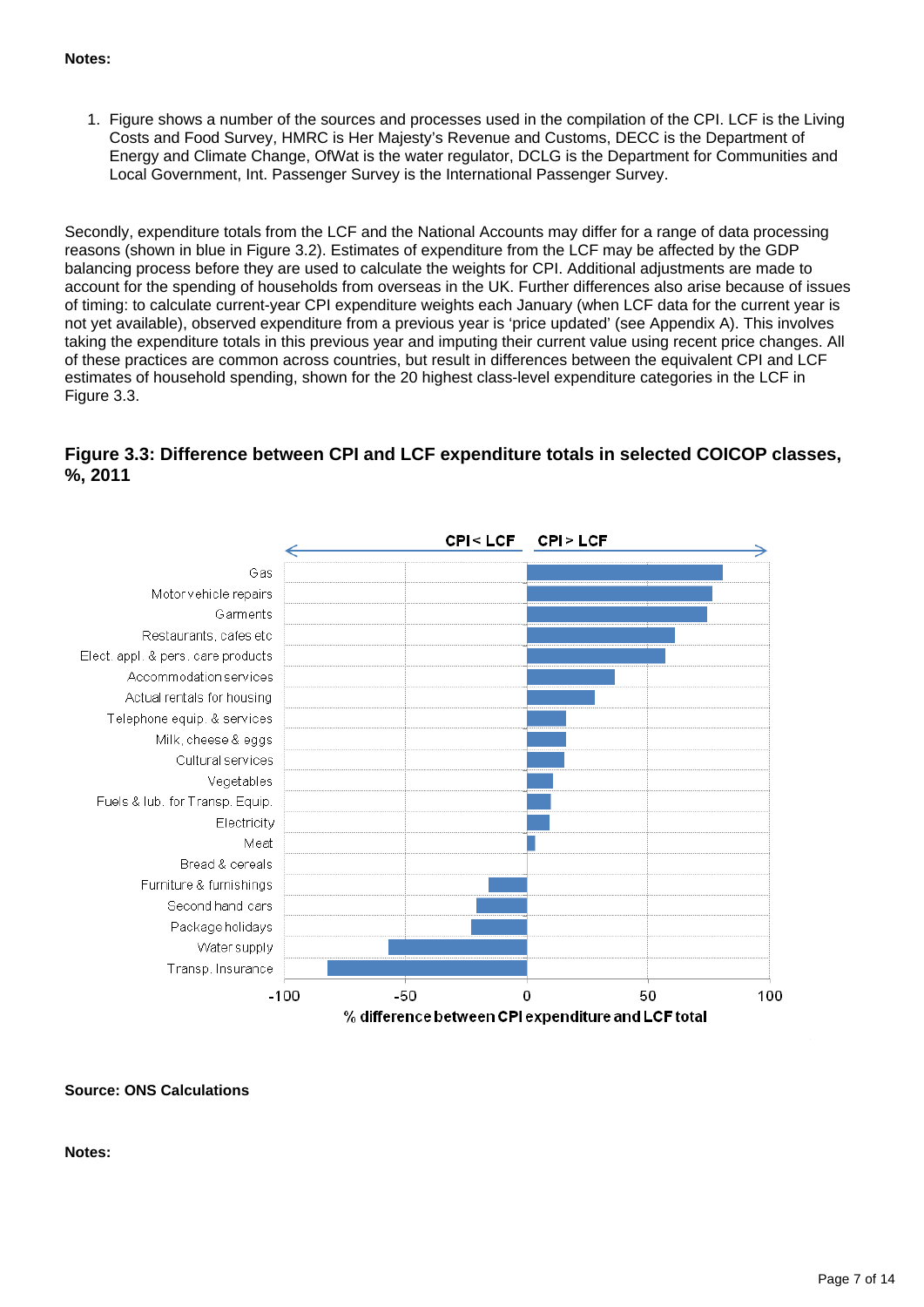1. This figure shows the difference between total LCF and CPI expenditure as a fraction of LCF expenditure for each product type in 2011. Bars to the right (left) of the axis indicate that the expenditure total is larger (smaller) in the CPI.

As the preceding discussion implies, Figure 3.3 suggests that the differences between the LCF and CPI weights are largest where alternative sources are used, or where the measurement concepts differ between the CPI and LCF. Household spending on gas is higher in the CPI than in the LCF as expenditure in the former is based on information from the Department for Energy and Climate Change, which is notably higher than the LCF estimates. Equally, the weight accorded to transport insurance in the LCF – which captures the cost of insurance premiums – is notably lower than the CPI estimate – which captures the cost of premiums less any claims.

A more detailed discussion of these differences and their impact on this analysis is deferred to the following section. However, it is worth noting at this point that a natural consequence of this discussion is that a price index based on LCF expenditure weights alone will not recover the CPI rate of inflation. Only when these alternative data sources are used and measurement concepts aligned are the CPI weights and inflation rate recoverable.

## **3.2 Methodology**

The methods used in this analysis mirror those used in the calculation of the CPI. Unrounded class-level price indices for each month are taken from the CPI and placed alongside appropriate expenditure weights to produce an aggregate price index. The resulting indices are double chain-linked; first in January, which accounts for the annual changes in the COICOP weights for the class-, group- and division-level products (as set out in Appendix B). A further chaining step, to account for changes in the basket of representative items – the goods and services that are aggregated up to form the class-level of CPI – occurs in February  $3$ . To calculate the annual inflation rates, the monthly observations for each group are averaged across the year, and rates of change are estimated  $4$ .

As a result, the only singular element of this work is in the construction of the expenditure weights, for which there are several candidate sources of data. To ensure the robustness of our analysis and to present interesting differences between measures, this paper replicates all of its results using three different sets of household spending data. The differences between the three resulting sets of expenditure weights are set out below. In the results that follow in Section 5, we focus on the third of these datasets. Section 6 uses the second dataset to assess the inclusion of housing costs on inflation rates. The full results using each set of weights are available in the Reference Tables.

## **Dataset 1: Weighted expenditure from the LCF**

#### [Dataset 1: Weighted expenditure from the LCF \(74.5 Kb Excel sheet\)](http://www.ons.gov.uk/ons/rel/elmr/variation-in-the-inflation-experience-of-uk-households/2003-2014/rfd---all-reference-tables.xls)

The first set of expenditure weights used in this analysis is the most straightforward. Using the micro-level data from the LCF, we calculate estimates of spending in each of the 85 class-level COICOP categories for each surveyed household. These totals are weighted to reflect the population as a whole and then aggregated across various sub-groups to yield sub-group specific expenditure weights. More explicitly, we aggregate these household-level weighted expenditure totals into: (a) equivalised  $5$  disposable income deciles; (b) equivalised expenditure deciles; (c) households with and without children; and (d) retired and non-retired households  $6$ . This is repeated for each year of our data, yielding expenditure weights for each sub-group in each period. These weights are used alongside the class-level COICOP price indices from the CPI. The resulting series are aggregated using the same process as for the CPI<sup> $7$ </sup> and then averaged across the year.

## **Dataset 2: Weighted expenditure from the LCF and Mortgage Interest Payments**

[Dataset 2: Weighted expenditure from the LCF and Mortgage Interest Payments \(74.5 Kb Excel sheet\)](http://www.ons.gov.uk/ons/rel/elmr/variation-in-the-inflation-experience-of-uk-households/2003-2014/rfd---all-reference-tables.xls)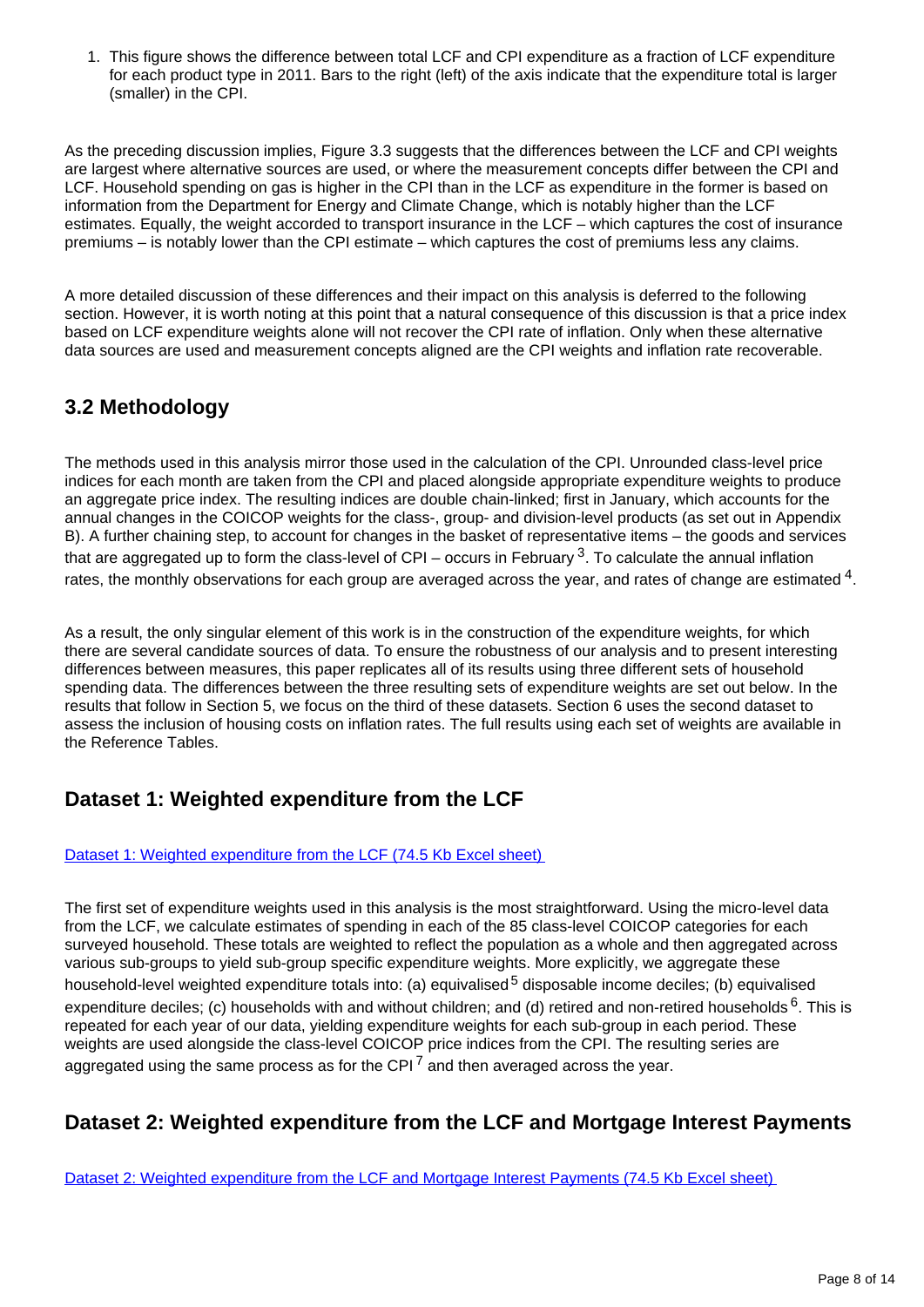While the 85 class-level categories of COICOP include a range of different types of expenditure, they exclude any costs associated with the owner occupation of dwellings. Changes in rental costs, by contrast, are used in the CPI and are included in the 85 class-level categories. While the precise mechanism by which housing costs are included in price indices is a matter of some debate (ILO, 2004), the inclusion of housing costs for some of the population (those who rent) and not for others (home-owners with mortgages or owner occupiers) is a shortcoming of our work, in particular as different forms of tenure will be more prevalent in some sub-groups than others.

In the context of our work, there are several different ways that housing costs for non-renters could be incorporated, some more difficult than others. In particular, perhaps the most attractive avenue is to produce a measure of sub-group inflation consistent with CPIH, including changes in the cost of owner occupation through the calculation of rental equivalence (ONS, 2014a). However, the production of micro-level estimates of rental equivalence is highly data intensive, requiring a complex array of data on different forms of tenure, housing and geographical area. This has been left for future work.

However, the costs of owner occupation – and in particular the costs associated with mortgage repayments – are often non-trivial fractions of household budgets. As a consequence, we create a second dataset, in which the 85 COICOP categories from the LCF are supplemented by interest payments on mortgages (excluding capital repayments). The resulting weights are used alongside the same CPI price indices as above, as well as the mortgage interest price index from the Retail Prices Index. While we recognise that this is a partial measure of housing costs – and in particular fails to capture the costs associated with owner occupation for households who do not have mortgages – it does allow us to consider a broader measure of housing costs than in Dataset 1. It is also worth noting that the treatment of insurance and the purchase of second hand vehicles remains on the 'gross' basis here – excluding the value of any claims or inter-household transfers respectively.

## **Dataset 3: Reconciling National Accounts totals with the LCF micro-data**

[Dataset 3: Reconciling National Accounts totals with the LCF micro-data \(74.5 Kb Excel sheet\)](http://www.ons.gov.uk/ons/rel/elmr/variation-in-the-inflation-experience-of-uk-households/2003-2014/rfd---all-reference-tables.xls)

The third expenditure dataset – on which the majority of the analysis in this paper is based – involves a microlevel reconciliation of the LCF and CPI expenditure weights, which differ for a range of reasons (see Section 3.1). This dataset – which represents one of this paper's primary contributions to the literature – is composed of household-level expenditure estimates which aggregate to the CPI expenditure weights.

In order to produce a dataset of household-level spending estimates that is consistent with the CPI, this paper makes a series of assumptions designed to allocate the CPI expenditure total across the observed LCF households. In principle, there are several different ways that this could be achieved. Under our method, we seek to impose as few assumptions as possible on the data, and consequently employ a relatively simple rule which divides reported total CPI expenditure on each COICOP class among the households we observe in the LCF in proportion to their observed spending on that class-level category:

**Equation 3.1**

 $e_{a,i\textit{t}}^{C\!P\!I} = \frac{e_{a,i\textit{t}}^{L\!C\!F}}{\sum_{c} e_{a,i\textit{t}}^{L\!C\!F}}.e_{i,\textit{t}}^{C\!P\!I}$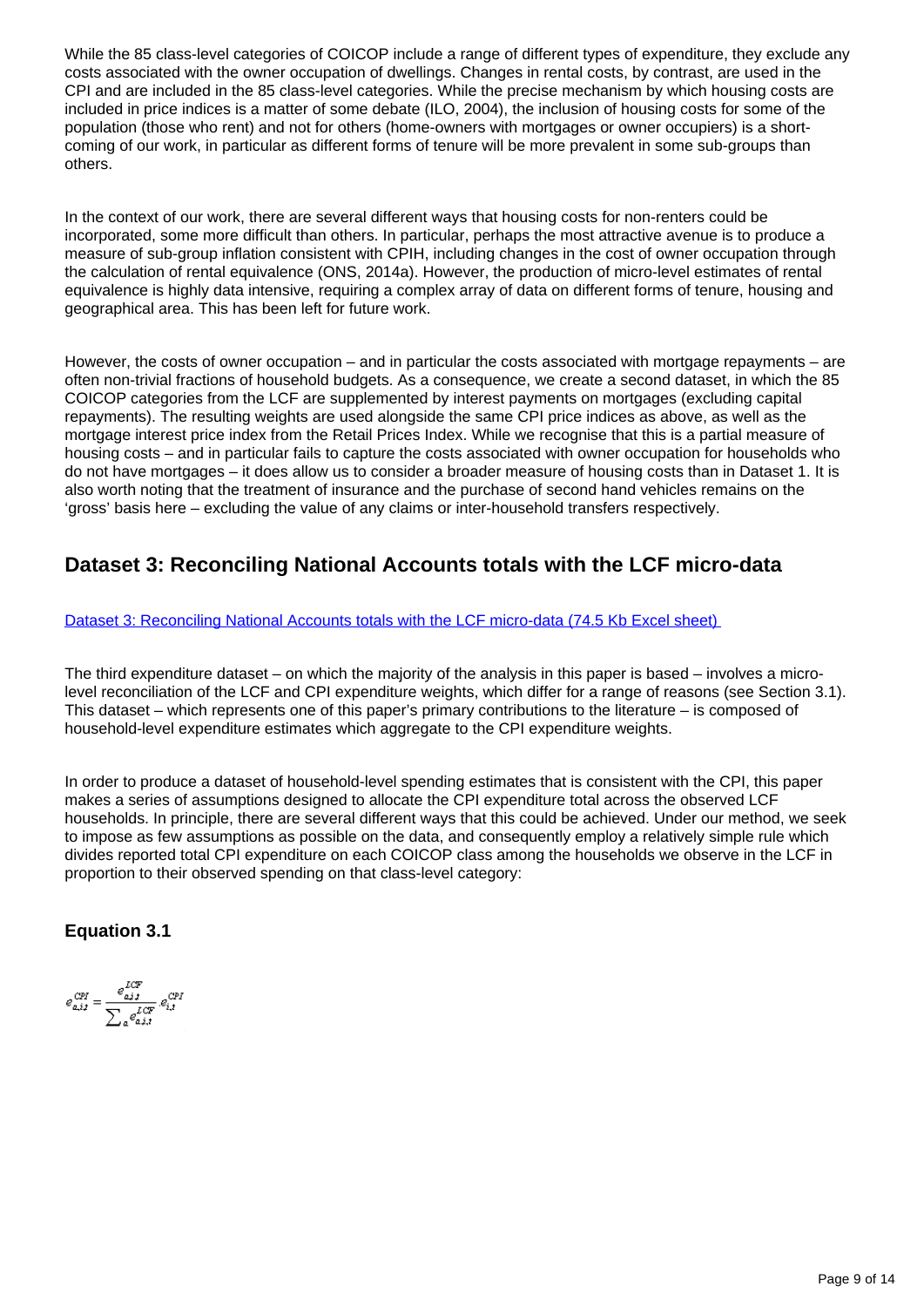where e is the level of expenditure consistent either with the CPI or LCF and where a, i and t index households, COICOP classes and time respectively. More simply, equation [3.1] states that total CPI-consistent spending on a given product is divided among the observed households in proportion to the share of total observed spending on that product reported in the LCF. Households that report more (less) expenditure on a given product are awarded a greater (lesser) fraction of total expenditure taken from the CPI. For instance, if an observed household <sup>8</sup> accounts for 0.05% of total purchases of bread & cereal products in the LCF, it is allocated the same fraction of the CPI expenditure total on bread & cereal. This simple attribution mechanism is a second limitation of our analysis – discussed in greater detail in Section  $8$  – and requires an important assumption: that where there are differences between the LCF and National Accounts totals for a given COICOP, these difference arise because all households over- or under-report their expenditure by the same proportion.

## **Extending the dataset to 2014**

While the CPI weights and price indices that are used in this paper are available from December 2000 to October 2014, the LCF expenditure data that we use is only available on a comparable basis for the period 2002 to 2013. To extend our work to the most recent data, we price update the expenditure weights for individual households observed in 2013 to yield an imputed household-level dataset for 2014. The aggregate CPI weight for 2014 is consequently distributed among these imputed households in a manner discussed above, and in greater length in Section 8. This approach is consistent with the calculation of the weights for the CPI itself, and will only affect our results if different sub-groups experience stronger or weaker substitution effects (Levell and Oldfield, 2011). This assumption adds a further 5,117 imputed household observations to our dataset, resulting in a total sample size of 77,898 across the 2002 to 2014 period. Finally, note that while this approach allows us to extend our analysis by equivalised expenditure deciles and household types to 2014, the income data required to complete an analysis by income decile only extends to 2013. Consequently, our analysis presents inflation rates for the former groups of households to 2014, but only to 2013 for households in different income deciles.

### **Notes for Section 3. Data & methods**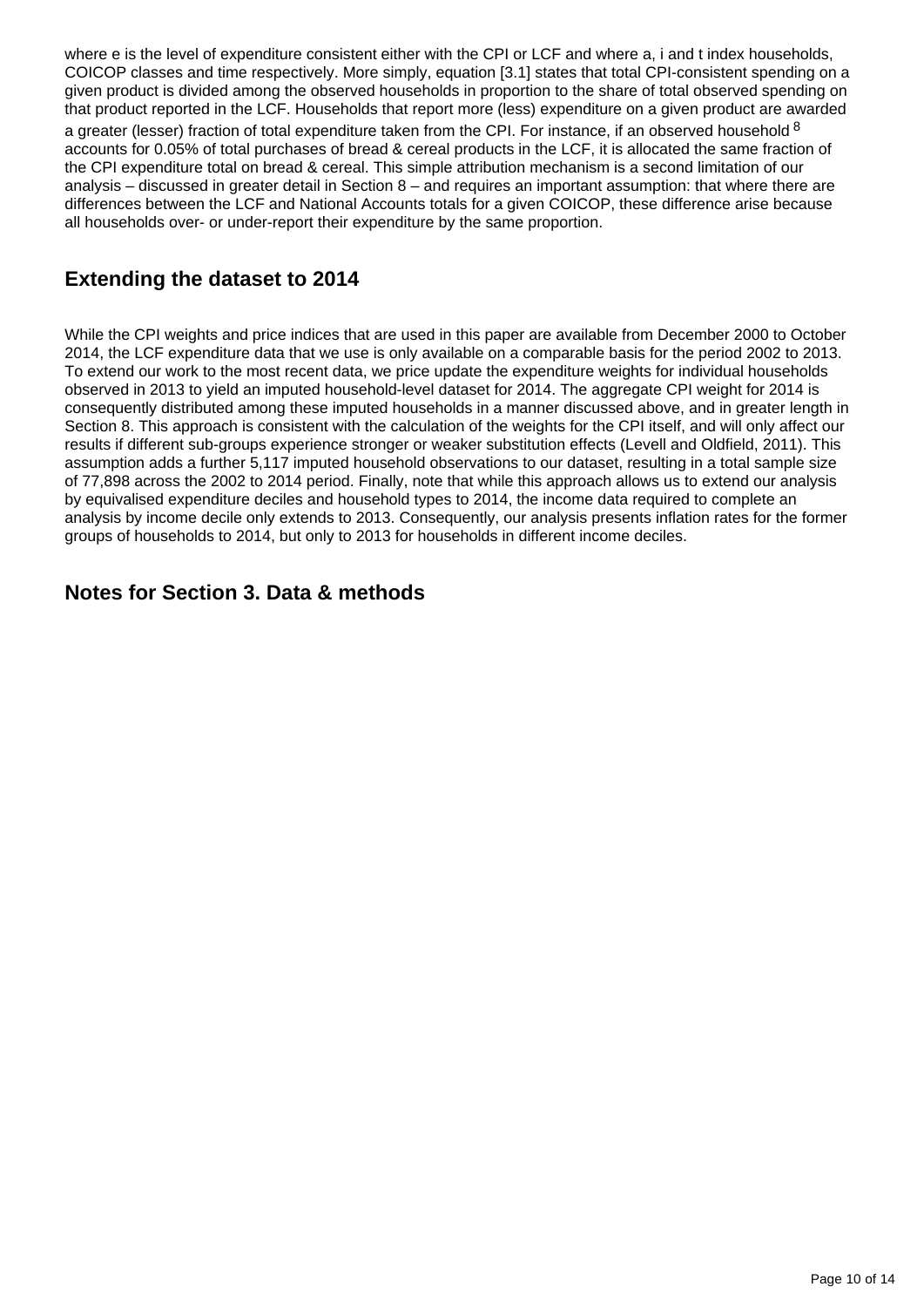- 1. See Appendix B for more information
- 2. These differences make a strong case for using more disaggregated expenditure to analyse sub-group specific inflation rates: higher level price indices will only reflect the price experience of sub-groups if all households purchase the group's class-level components in equal proportions. Further discussion of the appropriate level of aggregation is deferred to the following section and Section 8.
- 3. Further technical information on how the CPI is constructed is available in the CPI Technical Manual (ONS, 2014a), while a higher level summary is available as an infographic (ONS, 2014f).
- 4. When presenting annual inflation rates in the following tables and figures, this paper does not include data for 2014 as price data is only available up to October 2014.
- 5. The 'equivalisation' process adjusts household specific expenditure and income to take account of household composition and is based on the OECD-modified scale equivalisation factors used in the ONS publication on the Effects of Taxes and Benefits (ONS, 2014b). Conceptually, this process accounts for the fact that households with more members are likely to need a higher income to achieve the same standard of living as households with fewer members. However, while a household with two people in it will need more money to sustain the same living standards as one with a single person, the two person household is unlikely to need double the income. It is on this basis that households are divided into deciles for distributional analysis.
- 6. The respective sub-sections in Section 5 contain the relevant definitions for these sub-groups.
- 7. In particular, the resulting series are double-chain linked once in January (to reflect changes in the expenditure weights) and once in February (to reflect changes in the products included in the CPI) (ONS, 2014a).
- 8. To be precise, we weight household spending from the LCF, and calculate the share of weighted expenditure accounted for by each observed household. This fraction of the CPI expenditure total is allocated to that household. Note that this implicitly means that this dataset adopts the concepts and expenditure definitions of the CPI.

## <span id="page-10-0"></span>**3 . Section 4. Context & literature**

A wide range of papers have calculated price indices and inflation rates for population sub-groups in a variety of countries for different time periods. This section first examines the papers that consider the UK evidence, before turning to inflation estimates from a range of other countries.

### **4.1 UK studies**

One of the earliest UK papers to calculate sub-group price indices is Crawford (1994). Looking at the period 1979 to 1992, he found a maximum spread of inflation of 1.6 percentage points between the richest and poorest households. However, while the spread could be high within each year, the differences over the whole period were small. Households in the poorest and richest income groups frequently switched between experiencing the highest and lowest inflation rates and consequently balanced out any within year variation. He concluded that the extent of inflation differences between groups varies depending on the period studied, and on the respective prices of luxuries and essentials and the impact they have on different sub-groups.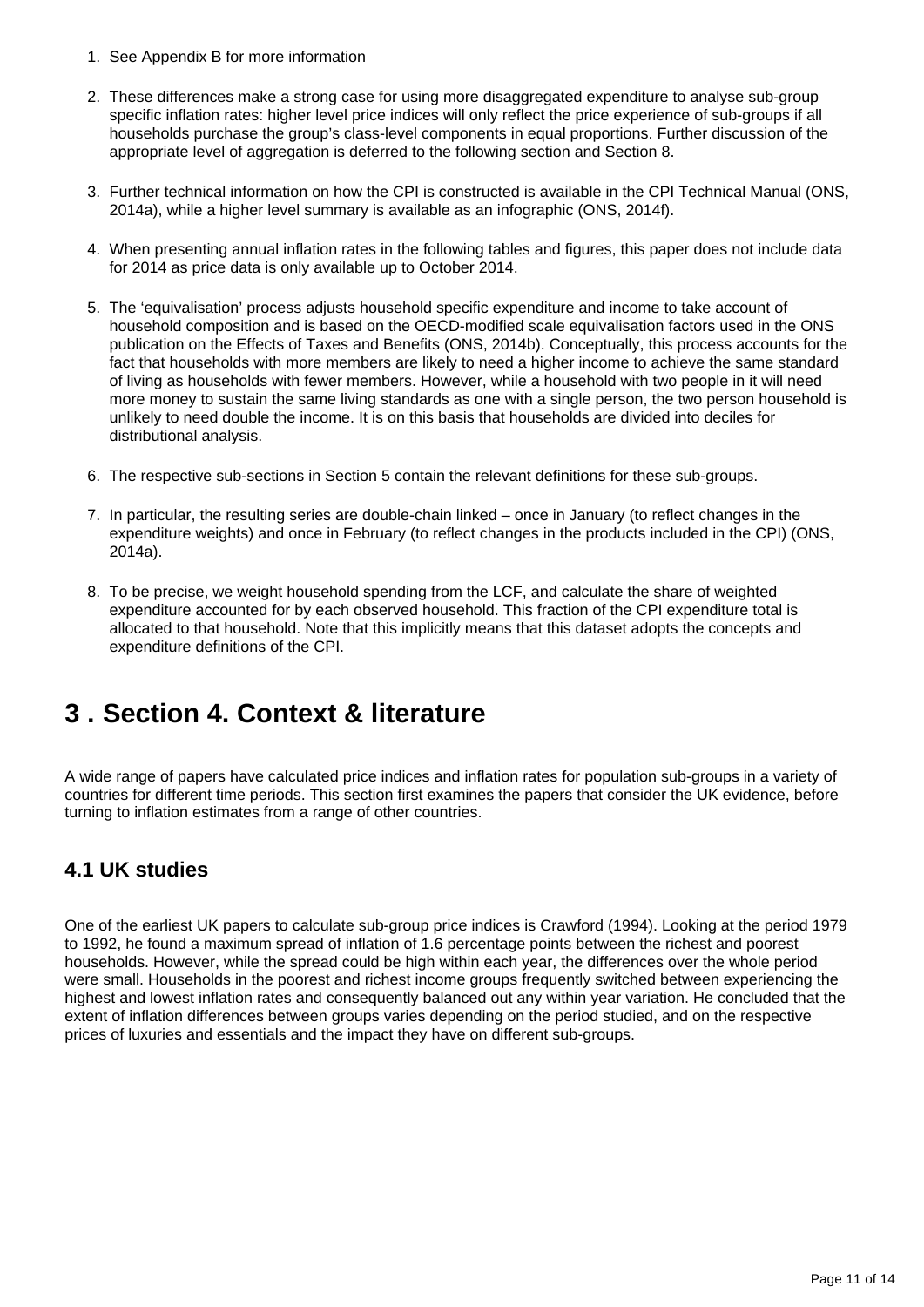The studies that have followed – see, for example; Levell and Oldfield (2011), Pike et al., (2008), Crawford and Smith (2002), Adams et al., (2014) – have all reached similar conclusions. The various periods that have been studied have seen different sub-groups of the population experience different rates of inflation. In particular, Crawford and Smith (2002) found statistically significant differences in average inflation rates experienced by income deciles in most of the 25 years studied, with a maximum spread of around 2 percentage points. However, they conclude that no single group has consistently experienced higher or lower inflation than average. Among these previous studies, analyses that focus on the same period as this work (2003-2014) are particularly relevant. These have concluded that the lower income deciles experienced high inflation rates in years that saw large rises in the price of food and fuel, for example 2006 and 2008 (Levell and Oldfield, 2011).

The Living Cost and Food Survey (LCF) dataset used in this article has been used in various forms in most UK studies looking at sub-group price indices, reflecting the fact that, while there are limitations to this source (see Section 8), it is the most complete dataset that is available to look at spending patterns of UK households. However, the methods used to calculate inflation rates for sub-groups differ from paper to paper. Most previous work uses the observed spending of a given household in the LCF, then 'price updates' that expenditure to the next period – effectively calculating the change in the cost of a fixed consumption basket. This individual household inflation rate is then weighted – either 'plutocratically' or 'democratically' (see Sections 2 and 7) – to produce an aggregate index. However, this method assumes that there is no between-year substitution at the household-level, making it inconsistent with the Consumer Prices Index (CPI), which permits between-year substitution effects (ONS, 2014a). Another method, as presented in Crawford (1994), is to use a Torngvist index. This form of price index uses expenditure weights from the previous and current periods together to deliver a price index which is more sensitive to substitution effects between years. However, as the LCF is cross-sectional – providing snap-shots of household-level of expenditure in a single period – this approach is less appropriate for our dataset.

Several different sub-groups have been the target of previous analyses. As well as the inflation experience of households in different income deciles discussed above, households with and without children (for example; Crawford, 1994, Crawford and Smith, 2002) and retired and non-retired households (for example; Levell and Oldfield, 2011, Pike et al., 2008, Crawford and Smith, 2002, Leicester et al., 2008) have all been subject to recent work. These studies found that there is no significant difference observed in the inflation experience of households with and without children, with a maximum spread of +/- 0.2 percentage points. Crawford (1994) noted however that the presence of children leads to the household taking on spending patterns similar to that of poorer households: adults forego luxuries and spend more of their budget on goods like food and clothing. By comparison, inflation rates for retired and non-retired households have varied significantly over the last two decades with a maximum spread of just under 3 percentage points. The main drivers behind this spread are rises in food and fuel prices for retired households, and changes in mortgage interest payments for the non-retired households (Leicester et al., 2008).

The conclusions of these papers support the notion that while there are often quite large inflation differentials in specific years, these tend to average out over longer time-frames. Leicester et al. (2008) go further and argue that while inter-sub-group differences are important, intra-group variation is equally substantial. For instance, their analysis – which shows that the various drivers of inflation in recent years has impacted on different types of pensioner households to differing degrees – leads them to the conclusion that it is misleading to talk about a single price index for a sub-group. This thesis is examined more in Section 7.

Finally, a number of previous studies have calculated democratically- and plutocratically-weighted price indices for UK sub-groups and examined the difference between these measures. In particular, Crawford and Smith (2002) found a statistically significant difference between the plutocratic and democratic inflation rates in 18 out of the 25 years studied.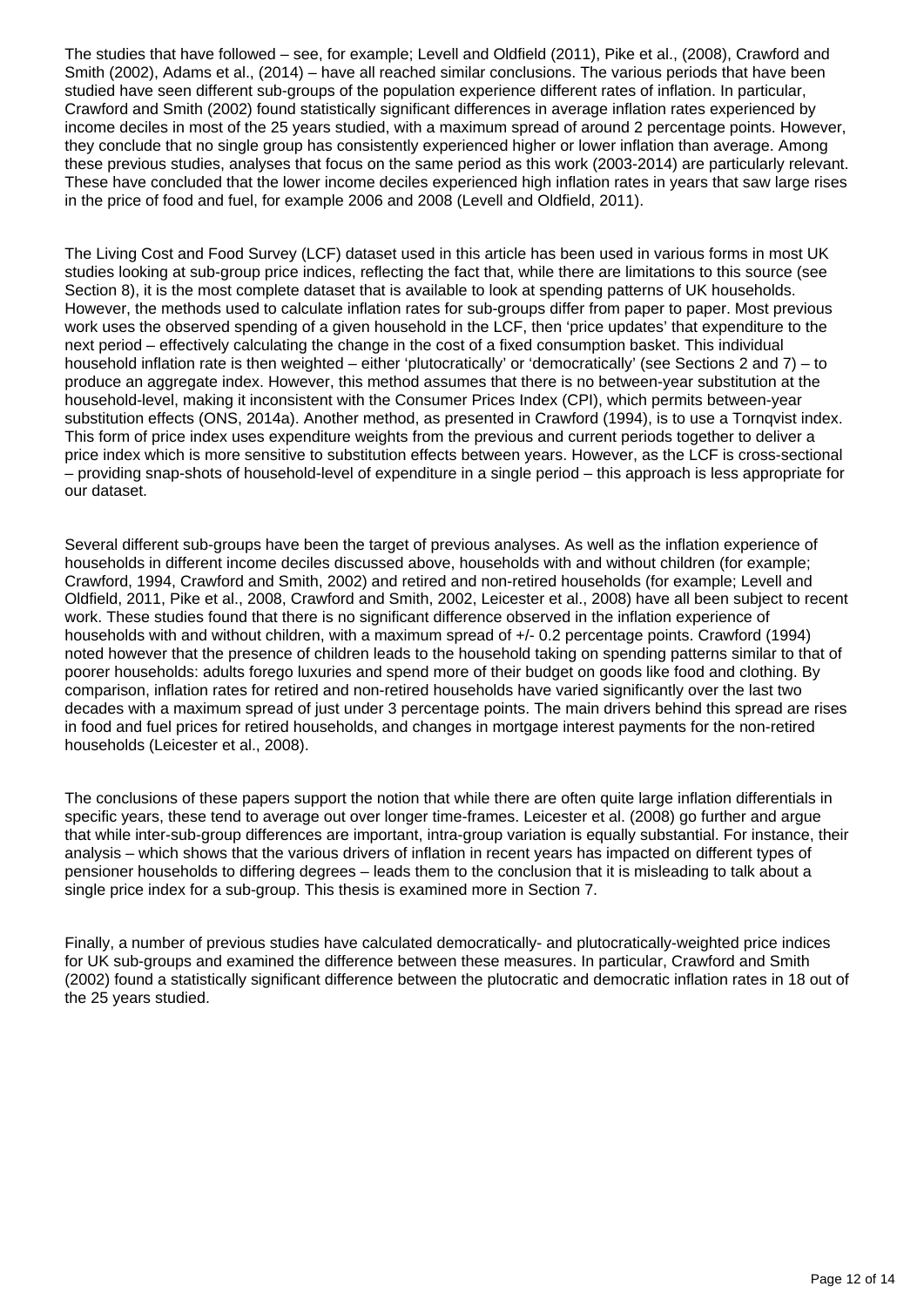## **4.2 International studies**

The question of different sub-groups of the population facing differing inflation rates was first raised internationally in the late 1950s, when Arrow highlighted the different expenditure patterns of households in the US that lay in different parts of the income distribution, and stated "there should be a separate cost-of-living index number for each income level" (Arrow, 1958). Since then, various studies have been conducted over different time periods and looking at different population sub-groups in various economies. Oosthuizen (2007) presents a summary of international work on sub-group price indices as background for an analysis of inflation experiences in South Africa from 1998 to 2006. This developed earlier work by Ley (2005), which summarised twelve studies examining the inflation rates experienced by different sub-groups from countries such as the US and Argentina. Supporting the findings of recent UK research, both these papers found that no single sub-group consistently experienced a higher or lower inflation rate relative to other groups in the long run. However, within years, there were statistically significant differences experienced by households in different sub-groups.

More recent work includes Hait and Janský (2014) who examined the inflation experiences of households in the Czech Republic in the period 1995 to 2010. They found that only around 60% of households experienced inflation similar to the national average, with higher inflation rates experienced by pensioner households and those with low incomes. This is a theme that runs through much of the literature; households that spend a large proportion of their budget on goods and services that are exposed to large price rises face higher inflation rates. In periods where prices for luxuries are rising at a faster rate than for essentials, this is likely to be high income households, while in periods when the cost of household essentials is rising more quickly, this is likely to be low income and retired households who have limited capacity to substitute towards cheaper products. Much of this work consequently finds that inflation differentials are particularly sensitive to changes in the price of fuel and energy (see, for example, work on US inflation by Hobijn and Lagakos (2005), and work on Austrian inflation by Fritzer and Glatzer (2009)).

In common with this paper, several international studies acknowledge the possibility that differences in sub-group inflation rates could also be caused by price differentials for specific goods across sub-groups. In particular, Oosthuizen (2007) states that "prices are collected from outlets that are generally chosen to be representative of the official population, while this is unlikely to be the case for a specific sub-group". Ley (2005) outlines how some national statistical offices have looked to overcome this problem. In particular, the Indian Ministry of Statistics and Programme Implementation collect distinctive prices for every sub-group they produce inflation rates for, based on a sample of shops visited by each respective sub-group. Other national statistical offices – see, for example; Australian Bureau of Statistics (2014) and US Bureau of Labor Statistics (2012) – produce sub-group indices based on prices sourced directly from the CPI. However, the Australian Bureau of Statistics make exceptions in cases where it is known that different sub-groups face different prices, such as subsidised public transport fares and pharmaceuticals for retired households.

A number of these international studies also examine the differences between plutocratic and democratic price indices, both for whole economies and for sub-groups within their populations. Oosthuizen (2007) provides a useful summary of the alternative measures, how they differ and in which circumstances each is more appropriate or useful. Most recent papers reference her argument that a plutocratic average is useful for understanding inflationary pressure in the broader economy because the contribution of higher expenditure households is "in line with the overall structure of consumer spending". By contrast, democratic weights provide a better understanding of the inflation rates faced by different sub-groups, and can be used to capture the 'average' household within each sub-group. Most recent studies have therefore gone on to calculate both the plutocratic and democratic measure of inflation and found there are significant differences between them. Ley (2005) concluded the sign and magnitude of this difference varies across country and by year.

Finally, reflecting the variety of the UK literature, a range of different methods has been adopted to calculate inflation rates in studies of other economies. Only one paper (Fritzer and Glatzer, 2009) adopts a comparable approach to that used in this analysis, focussing on inflation rates in Austria. However, after aligning the underlying household expenditure data with the weights for the CPI, their paper excludes the class-level categories which are distorted by this matching technique.